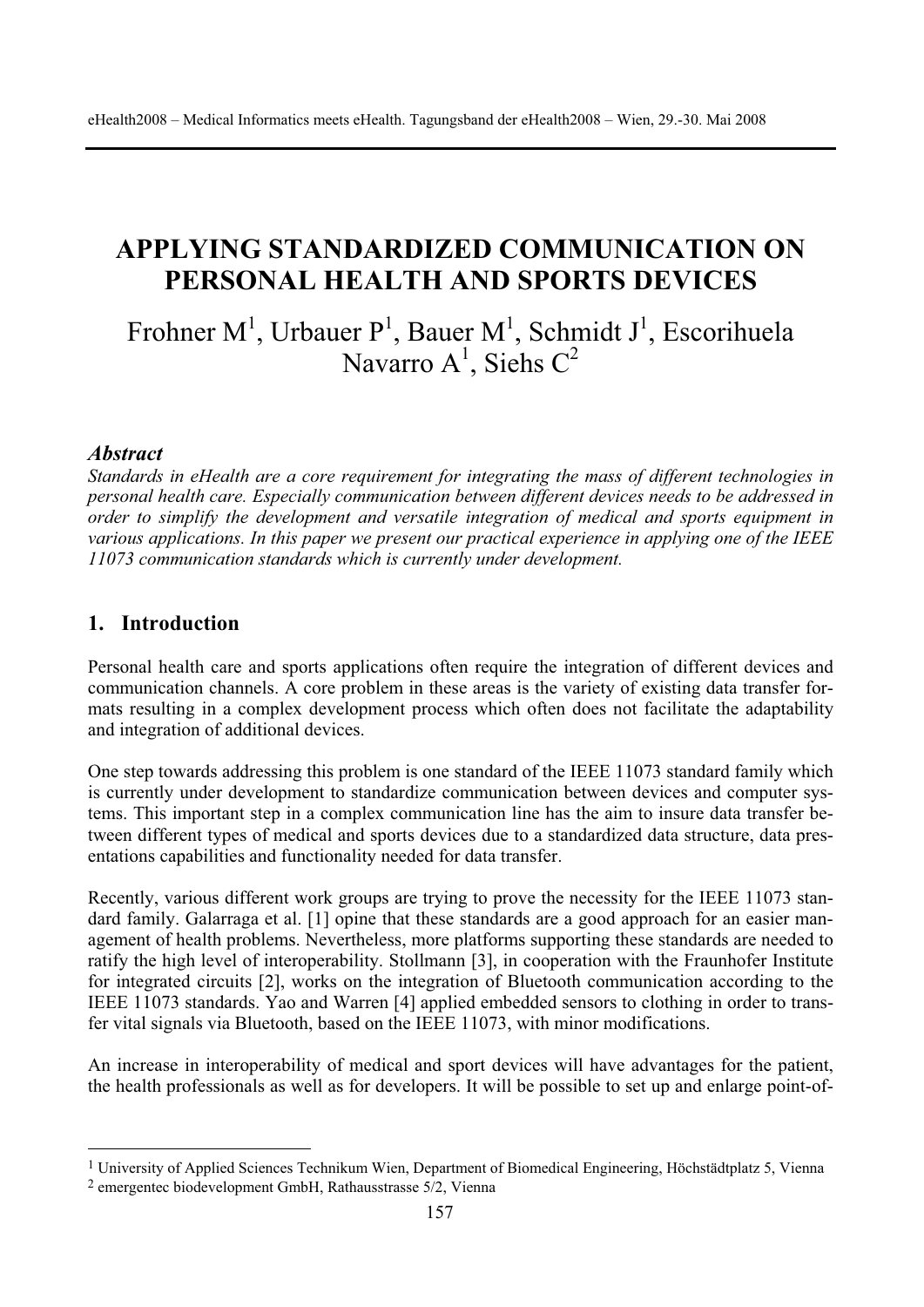eHealth2008 – Medical Informatics meets eHealth. Tagungsband der eHealth2008 – Wien, 29.-30. Mai 2008

care health networks easily and avoid overburden of the patient or the trainee when exchanging parameters from different devices.

To implement the standardized data exchange described within the IEEE 11073 standard family we used a test setup which is able to count the number of knee bends of a trainee. This test setup consists of a measurement belt which is connected to a notebook running a graphical user interface.

The experience we acquired during this project will be used in further development processes.

# **2. Methods**

To measure the movement of the patient or trainee, an inertial navigation system, developed by Fidesser F., Mosinzer N. and Schönwälder A. for their Master Thesis at the University of Applied Sciences Technikum Wien, had been used. The navigation system consists of three orthogonally aligned linear acceleration sensors. Due to acceleration, the voltages, measured at the sensors, changes. These changes get amplified, then digitised with a high-resolution A/D converter and stored within a µControllers memory. Out of the time behaviour of the three vectors, the number of knee bends can be calculated. This result is transmitted over a serial interface to a notebook running a graphical user interface to display the performance of a workout.

The developed software verifies if the two communication partners know their configuration from a former connection. In this case the two partners switch to an associated mode where data can be exchanged. If the association fails, the personal health device communicates its configuration to the notebook which will save the configuration for future transactions and both devices switch to the associated mode. In this mode the  $\mu$ Controller will transmit the number of knee bends which are stored in an object for metric data according to the IEEE 11073 standard. Equally important are objects that are used to store device information (e.g. identification number) and store objects to retain information temporarily.

# **3. Results**

We succeeded in establishing the needed software components, according the new IEEE 11073 standard, for a PC/PC connection for our use case. The implementation of this software solution on the µController and the integration of an algorithm to derive the actual number of knee bends out of the acceleration values are near completion.

## **4. Discussion**

The expertise reached during the development of the test setup based on the standardized data exchange protocol shows that it is feasible to implement the standard. To prove the full plug-and-play compatibility of personal health devices it is necessary to combine devices from different work groups. Due to the fact that this standard is still in development, the challenge remains to ratify interoperability of systems from different developers.

The benefits that may be achieved have an influence on the patient or trainee, the developers of devices as well as on the health professionals. Patients will have the possibility to include additional devices easily. This will increase the time consumption for the installation process. Developers can distribute devices which are compatible with devices from other developers. When the whole communication line (beginning with a medical or sports device ending at a health server) is